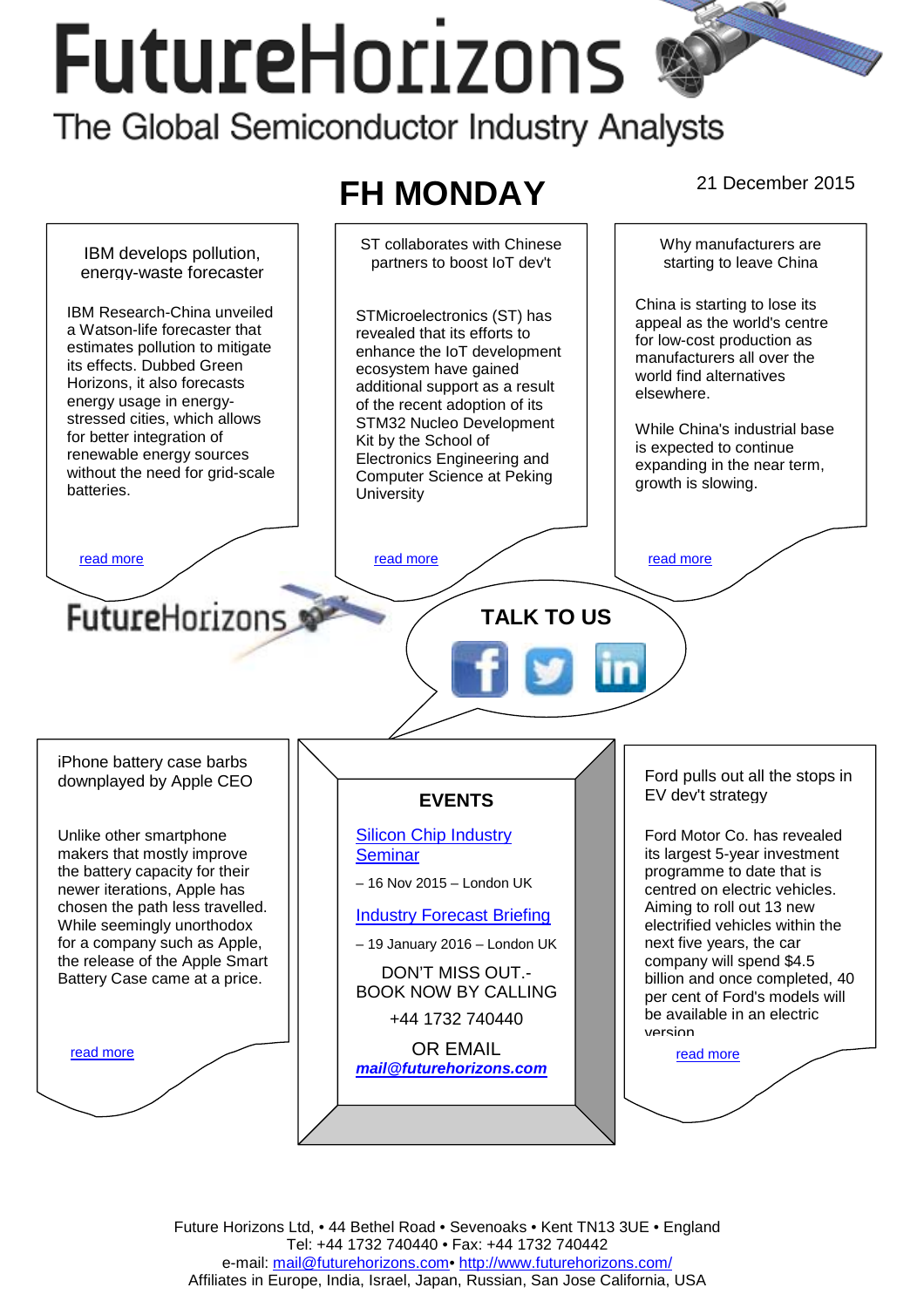## <span id="page-1-0"></span>**IBM develops pollution, energy-waste forecaster**

IBM Research-China unveiled a Watson-life forecaster that estimates pollution to mitigate its effects. Dubbed Green Horizons, it also forecasts energy usage in energy-stressed cities, which allows for better integration of renewable energy sources without the need for grid-scale batteries.

IBM announced its forecaster on the last day of the Conference of the Parties (COP21, Nov. 30—Dec. 11 in Paris) during the Intergovernmental Panel on Climate Change (IPCC 2015) forecast.

The Green Horizons Pollution Forecaster is based on Watson-like cognitive computing, which draws on vast amounts of environmental big data from environmental monitoring stations, weather stations and traffic cameras, as well as meteorological and environmental satellites to create a predictive model for more informed decisions on how to improve air quality.

## **ST collaborates with Chinese partners to boost IoT dev't**

STMicroelectronics (ST) has revealed that its efforts to enhance the IoT development ecosystem have gained additional support as a result of the recent adoption of its STM32 Nucleo Development Kit by the School of Electronics Engineering and Computer Science at Peking University and for the Xiao Gang Pao IoT development system by JUMA, an IoT software platform company.

The STM32 Nucleo Kit has been adopted by the School of Electronics Engineering and Computer Science (EECS), Peking University for its Electronic System Design Project. Relying on ST's STM32F401 Nucleo (mother board), X-Nucleo-IDB04A1 (daughter board) and X-Nucleo-IKS01 (sensor board), together with the ARM mbed online software development platform, the course provides students with a complete toolset to develop Smart Things and IoT applications.

In addition to supporting the IoT design courses at EECS, ST has been working with JUMA, a software company focusing on providing Bluetooth software IP and fast IoT development platform, helping developers accelerate the translation of an idea into a prototype and product. The ST/JUMA cooperation sets to support the growing number of small- and medium-sized IoT design houses and startups unlocking their innovation potential in both hardware and software.

#### **Why manufacturers are starting to leave China**

China is starting to lose its appeal as the world's centre for low-cost production as manufacturers all over the world find alternatives elsewhere.

While China's industrial base is expected to continue expanding in the near term, growth is slowing. The more tempered pace is also in stark contrast to the phenomenal growth China saw during the past few decades, which helped to catapult the country past Japan to become the world's second-largest economy.

Firms are increasingly shifting production outside of China for a "number of reasons," Lian Hoon Lim, managing director of AlixPartners, told EBN. The main impetus is increasing production costs. The need for manufacturers to reduce their dependence on China's production base and companies seeking more localised production play a role as well.

## **iPhone battery case barbs downplayed by Apple CEO**

Unlike other smartphone makers that mostly improve the battery capacity for their newer iterations, Apple has chosen the path less travelled. While seemingly unorthodox for a company such as Apple, the release of the Apple Smart Battery Case came at a price. The latest product was met with widespread disapproval.

However, CEO Tim Cook came to the defense of the 'hump' design.

Call it an early defence of against Humpgate, in an interview with tech blog Mashable, Apple CEO Tim Cook defended the noticeable, and widely lampooned, bulge on the back of the company's recently released \$99 iPhone 6 battery pack.

"You know, I probably wouldn't call it 'the hump,'" he said during the interview.

#### **Ford pulls out all the stops in EV dev't strategy**

Ford Motor Co. has revealed its largest 5-year investment programme to date that is centred on electric vehicles. Aiming to roll out 13 new electrified vehicles within the next five years, the car company will spend \$4.5 billion and once completed, 40 per cent of Ford's models will be available in an electric version. The focus of Ford's investments is on intensifying and accelerating the development of its battery technology,

expanding its R&D programme in Europe and Asia. The goal is cross-linking the development teams to achieve a